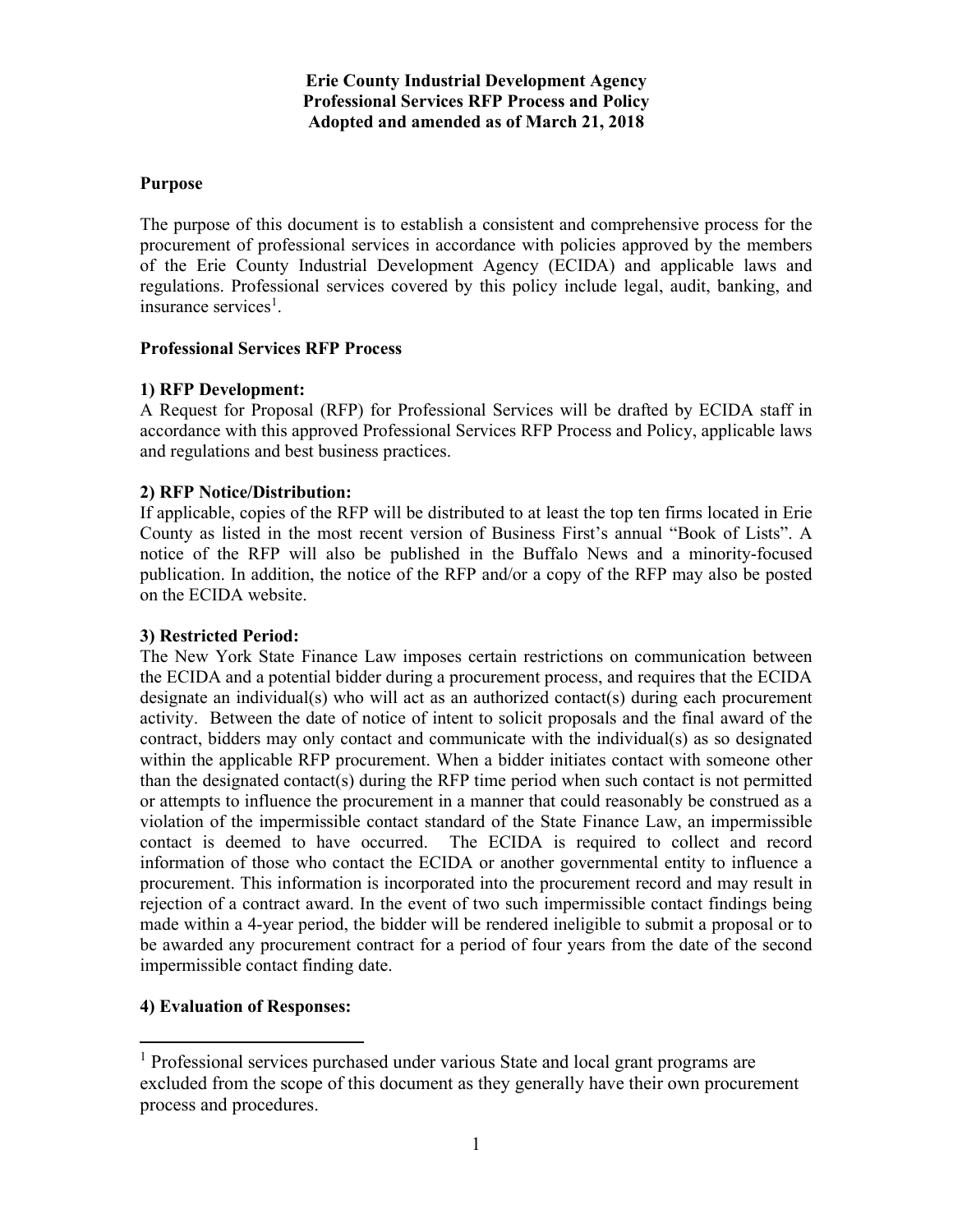An ECIDA staff committee will review and evaluate the RFP responses based on the criteria outlined in the applicable RFP. For a short-list of firms, staff may contact the firms' references and/or request that the firms make oral presentations.

The ECIDA staff committee will then report the results of its evaluations and a recommended firm(s) to the appropriate Board Committee (i.e. Governance Committee for legal services, Finance & Audit Committee for audit, banking and insurance services). The appropriate Committee will then review and evaluate the staff's analysis and recommendation regarding the preferred firm(s) and approve a recommended firm(s) for ultimate approval by the members of the ECIDA.

The members of the ECIDA will review the recommendation as so submitted by the appropriate committee regarding the recommended firm(s) before making a final decision on the procurement.

# **Frequency of Solicitations**

The following table outlines the maximum period that may elapse before new proposals are to be solicited. The members of the ECIDA may elect to solicit proposals at any time within this maximum period.

| <b>Professional Service</b>                       | Maximum period before<br>proposals are solicited       |
|---------------------------------------------------|--------------------------------------------------------|
|                                                   |                                                        |
| Legal – Corporate $\&$ Tax Exempt Bond<br>Counsel | Three $(3)$ years plus two $(2)$                       |
|                                                   | additional one (1)<br>year<br>extensions based<br>upon |
|                                                   | satisfactory performance,                              |
|                                                   | said extensions to be granted                          |
|                                                   | approval of the<br>by                                  |
|                                                   | appropriate reviewing                                  |
|                                                   | committee as related to the                            |
|                                                   | services provided                                      |
| Insurance Broker - General Liability $\&$         | Three $(3)$ years plus two $(2)$                       |
| <b>Employee Benefits</b>                          | additional one (1) year                                |
|                                                   | extensions based<br>upon                               |
|                                                   | satisfactory performance,                              |
|                                                   | said extensions to be granted<br>by approval of the    |
|                                                   | appropriate reviewing                                  |
|                                                   | committee as related to the                            |
|                                                   | services provided                                      |
| Audit                                             | Three $(3)$ years plus two $(2)$                       |
|                                                   | additional one (1) year                                |
|                                                   | extensions based upon                                  |
|                                                   | satisfactory performance,                              |
|                                                   | said extensions to be granted                          |
|                                                   | by approval of the                                     |
|                                                   | appropriate reviewing                                  |
|                                                   | committee as related to the                            |
|                                                   | services provided                                      |